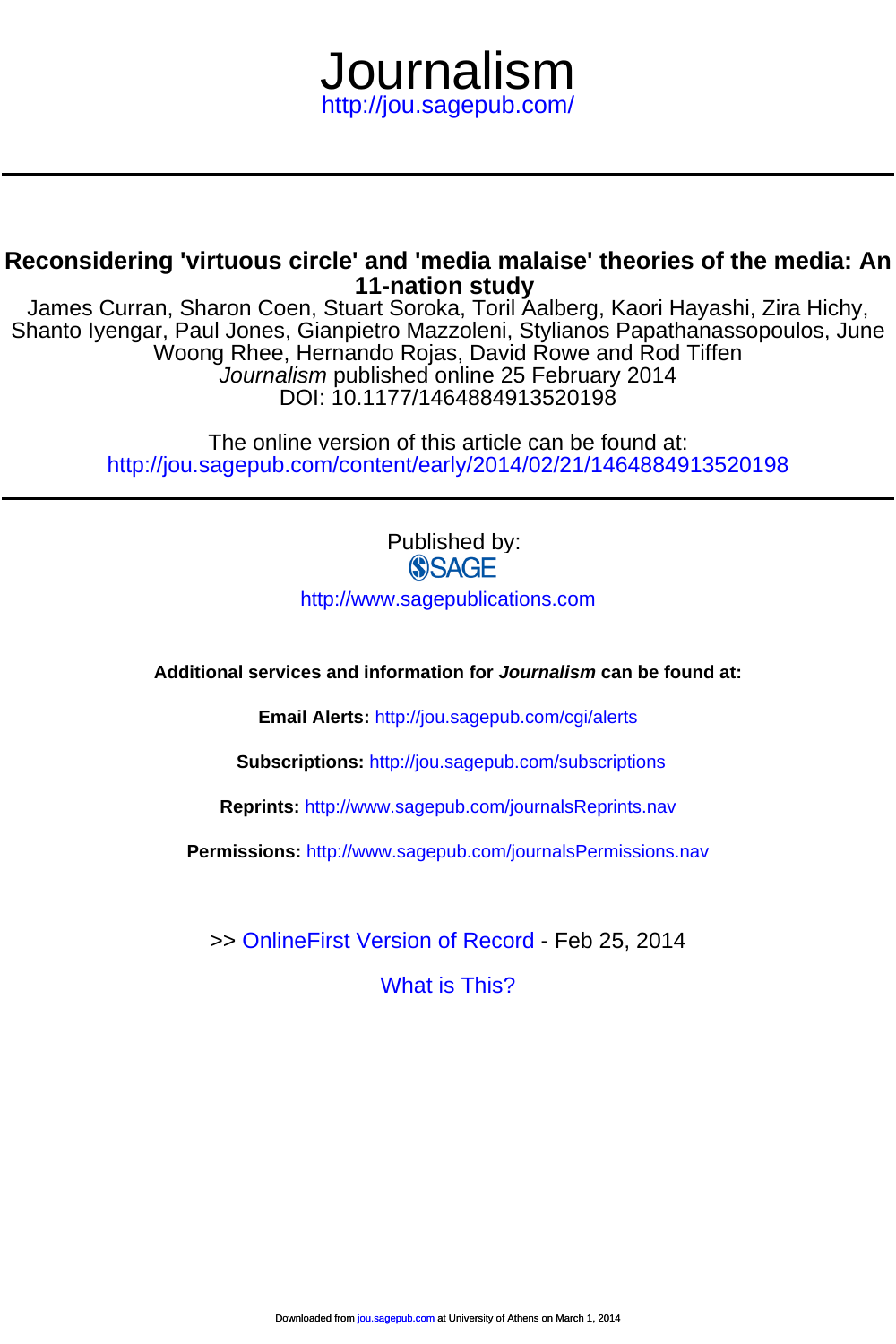

Journalism  $1 - 19$ 

© The Author(s) 2014 Reprints and permissions:

sagepub.co.uk/journalsPermissions.nav DOI: 10.1177/1464884913520198

# **Reconsidering 'virtuous circle' and 'media malaise' theories of the media: An 11-nation study**

jou.sagepub.com **SSAGE** 

**James Curran** Goldsmiths, University of London, UK

**Sharon Coen** University of Salford, UK

**Stuart Soroka**

McGill University, Canada

**Toril Aalberg** Norwegian University of Science and Technology, Norway

**Kaori Hayashi** University of Tokyo, Japan

**Zira Hichy** Universita' degli Studi di Catania, Italy

**Shanto Iyengar** Stanford University, USA

**Paul Jones** University of New South Wales, Australia

# **Gianpietro Mazzoleni**

University of Milan, Italy

### **Corresponding author:**

James Curran, Goldsmiths, University of London, Department of Media and Communications, New Cross London, London SE14 6NW, UK. Email: J.Curran@gold.ac.uk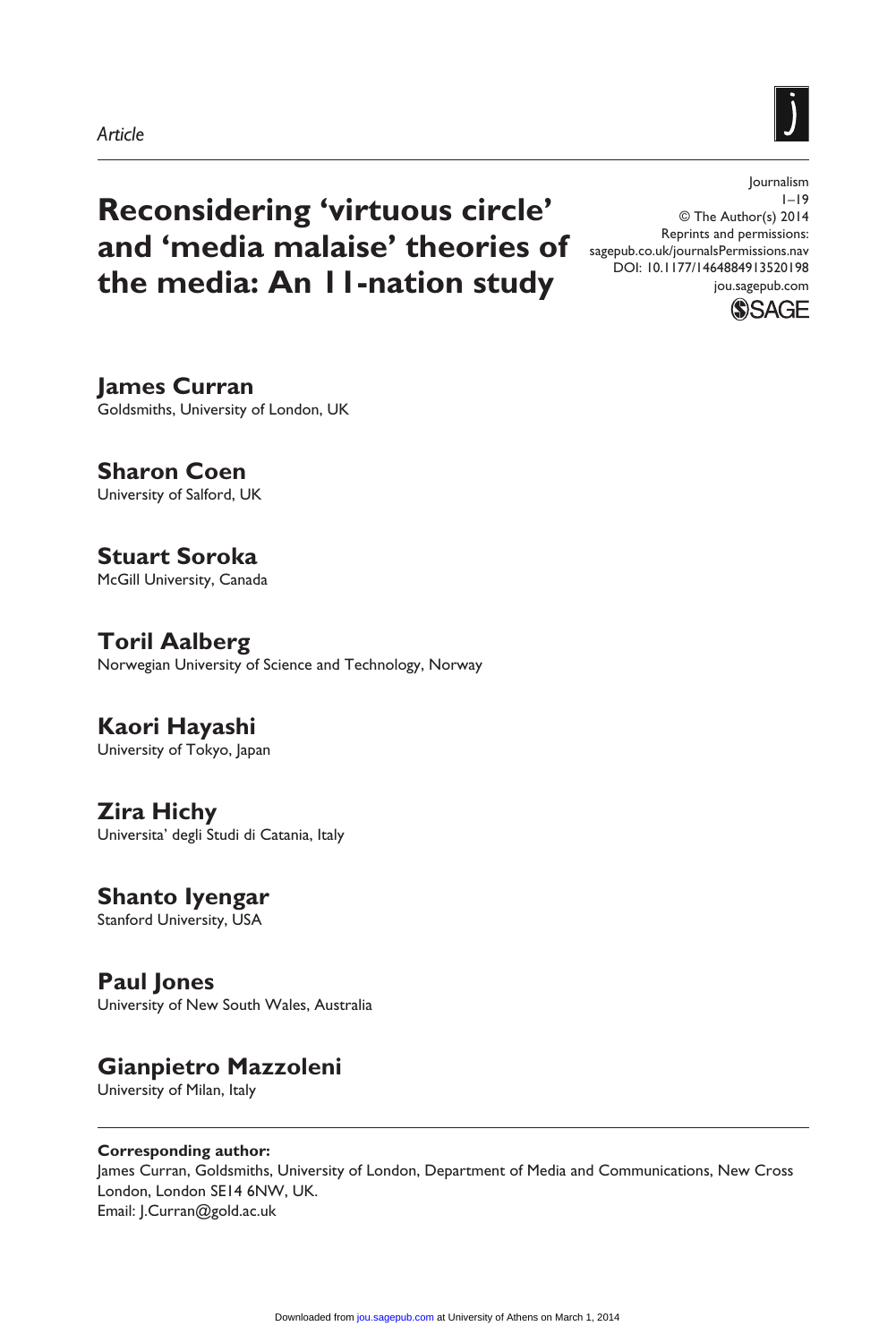# **Stylianos Papathanassopoulos**

National and Kapodistrian University of Athens, Greece

# **June Woong Rhee**

Seoul National University, South Korea

# **Hernando Rojas**

University of Wisconsin-Madison, USA

## **David Rowe**

University of Western Sydney, Australia

## **Rod Tiffen**

University of Sydney, Australia

#### **Abstract**

This study, based on a content analysis of television news and survey in eleven nations, explores the split between those who see the media as politically alienating and others who see the media as encouraging greater political involvement. Here, we suggest that both positions are partly right. On the one hand, television news, and in particular public service television news, can be very effective in imparting information about public affairs and promoting a culture of democracy in which news exposure, public affairs knowledge, sense of democratic competence and political interest feed off each other. On the other hand, the views represented in public affairs news are overwhelmingly those of men and elites, which can discourage identification with public life.

#### **Keywords**

Media system, news, media malaise, virtuous circle, political engagement

## **Introduction**

There is a baffling contradiction at the heart of journalism research: some studies contend that the media are fostering political alienation, while others argue that, on the contrary, the media encourage greater political involvement.

Thus, Robinson (1975) claimed that American television's critical coverage of politics during the post-Watergate era lowered trust in the political system and fostered a sense of powerlessness amongst voters, especially those reliant on TV news. This general argument that the media induce political disaffection has since been presented in different ways. Ansolabehere and Iyengar (1995) conclude that the relentless negativity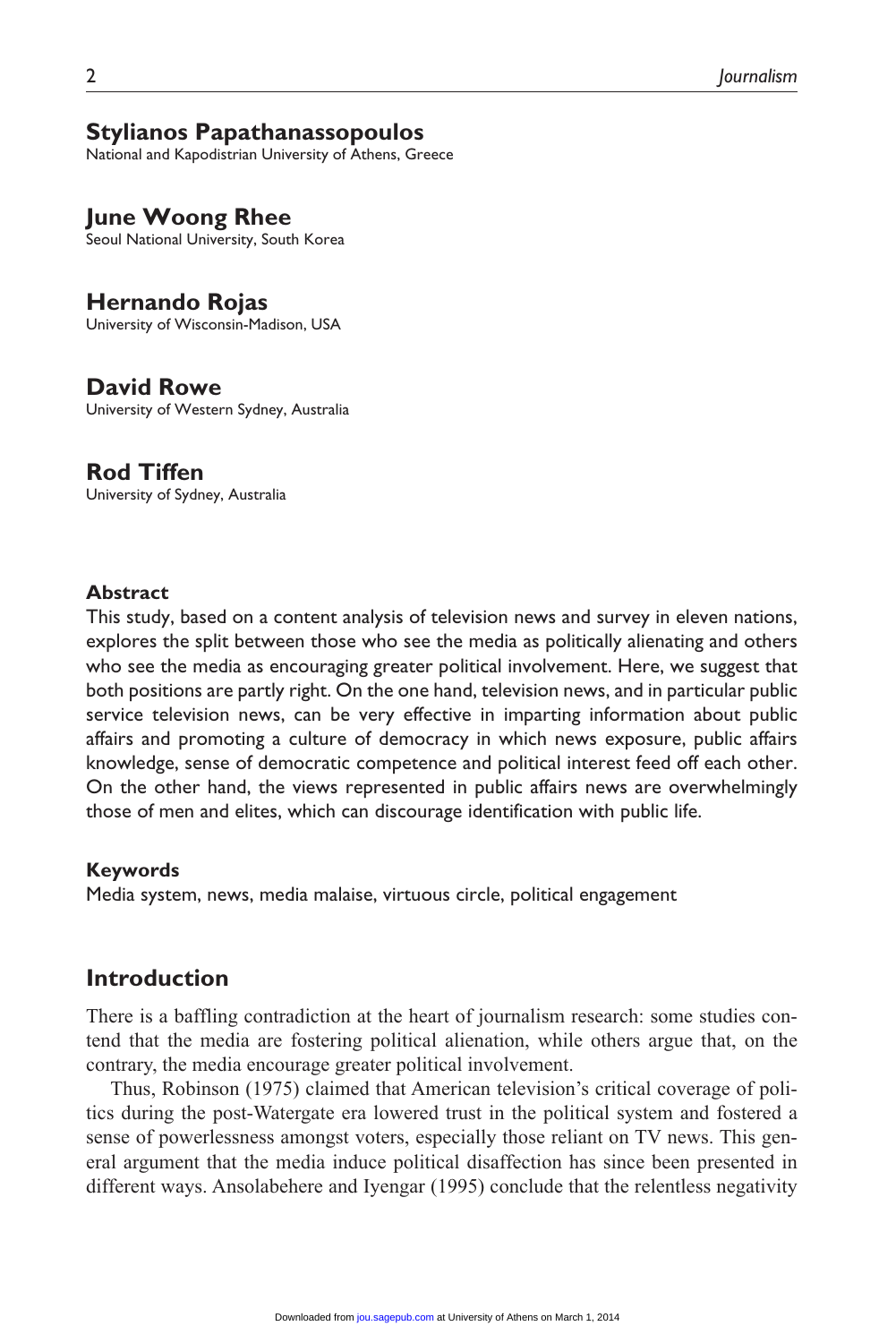of political 'attack' advertising in the US is lowering turnout and 'shrinking' the electorate. Capella and Jamieson (1997), drawing on experimental research, argue that the US media's coverage of politics in terms of conflict and strategic calculation rather than in terms of political issues encourages distrust of the political process and gives rise to a spiral of cynicism. Similarly, De Vreese and Semetko (2002) find that the Danish media's tendency to frame politics in terms of contending strategies rather than political issues reduces political trust, while Pedersen (2012) concludes that it diminishes confidence in the ability to understand and the desire to participate in Danish politics. More generally, Putnam (2000: 228) claims in a celebrated book that 'more television watching [of entertainment] means less of virtually every form of civic participation and social involvement'. In short, the media stand accused of diverting attention from, or turning people off, politics.

Yet, other studies argue the opposite. The media, it is maintained, nurture variously greater political interest, enhanced political knowledge, increased trust in the political system and higher electoral participation (Aarts and Semetko, 2003; Aarts et al., 2012; Avery, 2009; Boulianne, 2011; Curran et al., 2009, 2012; Holz-Bacha and Norris, 2001; Norris, 2000; Soroka et al., 2013; Strömbäck and Shehata, 2010). This perspective has won growing adherents in the US-dominated political communications tradition.

Two pioneering studies within this latter tradition are particularly worth noting because they advance seminal insights. Norris (2000: 309) hypothesises that there is a 'ratcheting process', 'a virtuous circle', in which the media function as a 'positive force in democracy'. This makes sense, she contends, of her key findings: namely that those more exposed to news media and party campaigns are more knowledgeable, more trusting towards the political system and more likely to participate in elections than those less exposed. However, the nature and dynamic of this putative virtuous circle warrants further investigation.

The second key study is Aarts and Semetko's (2003) award-winning essay which finds that, in the Netherlands, frequent exposure to public television has positive effects on cognition, efficacy and turnout, whereas regular commercial TV viewing has negative effects. They attribute this outcome to content differences between public and commercial TV. A follow-up study, based on six countries, concludes that sustained exposure to public TV fosters political engagement, whereas regular exposure to commercial TV has mixed (i.e. positive and negative) as well as weak effects (Aarts et al., 2012). In a similar vein, a major cross-national study found that exposure to news outlets with high levels of political content (such as public television news and broadsheet newspapers) contributes most to knowledge gains and turnout, whereas exposure to news media with less political content has limited or no positive effects (De Vreese and Boomgaarden, 2006). This differential effect, first demonstrated by Aarts and Semetko (2003), is something that we will explore further.

But even if recent work has thrown up some useful leads, we are still left with the seemingly contradictory findings of past research. The sharp difference between what might be called 'media malaise' and 'virtuous circle' theories of the media remain unresolved (and often unacknowledged by either side). This essay attempts to resolve this split, drawing on new cross-national evidence.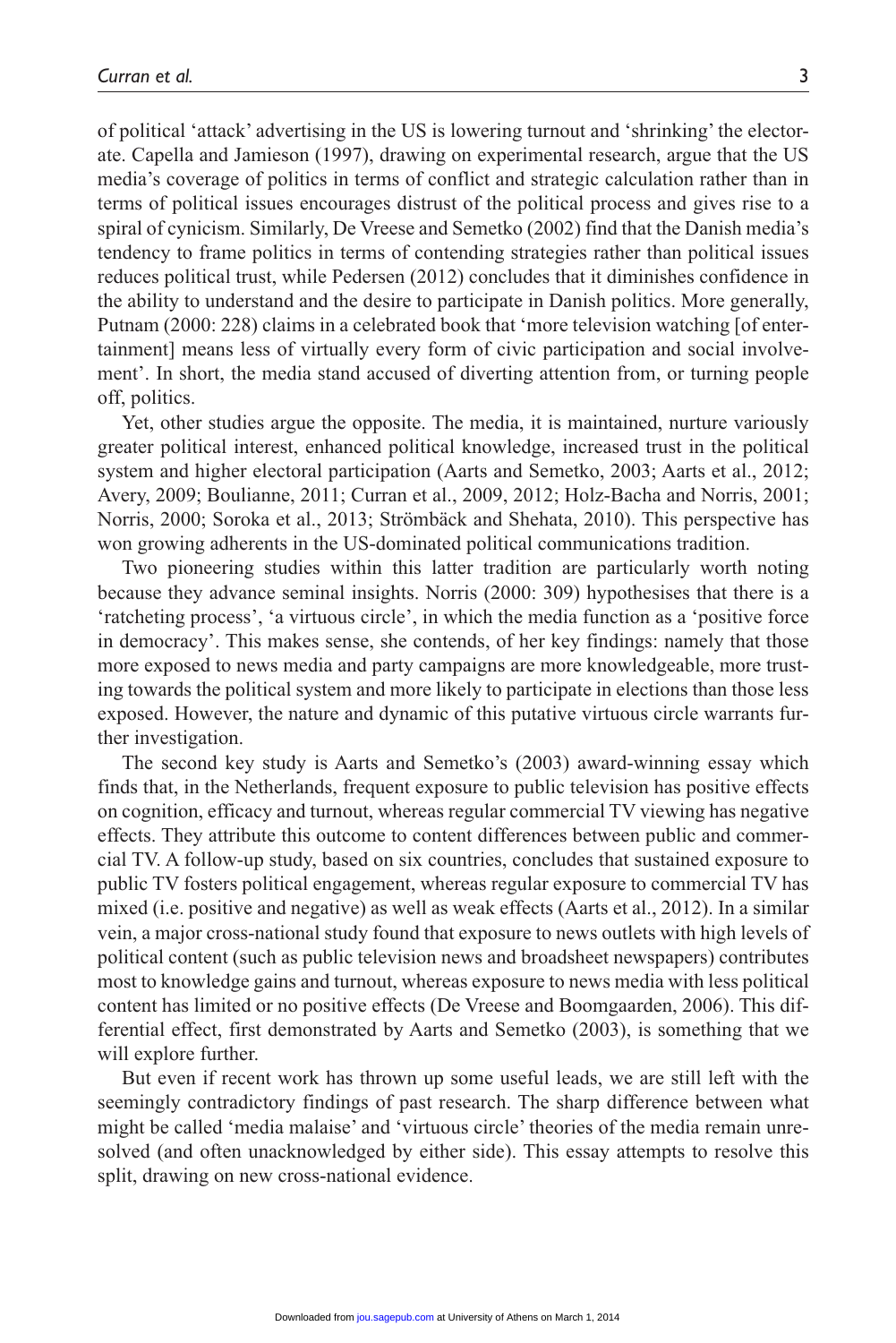## **Method of inquiry**

We base our discussion on results from a combined, comparative survey and contentanalytic project, carried out across 11 countries on 4 continents. The countries included are as follows: Australia, Canada, Colombia, Greece, India, Italy, Japan, Norway, South Korea, the UK and the US. While this choice of countries was influenced by pragmatic financial considerations, $\frac{1}{1}$  it delivers a sample with varying media systems (notably strong and weak public service broadcasting) as well as different national contexts — old and new democracies, developed and developing economies, partisan and bipartisan political cultures and relatively egalitarian as well inegalitarian social systems.

The first phase of our study took the form of a quantitative analysis of major news media during three pre-determined, non-sequential weeks (excluding weekends) in the period May–June 2010. The sampled media were television news in two leading TV channels (where available, one public and one commercial), two leading newspapers and one leading news website. The private channels sampled were Seven Network (Australia), CTV (Canada), RCN and Carocal (Colombia), Mega (Greece), DD (India), Sky (Italy), Asahi (Japan), TV 2 (Norway), ITV (UK), ABC and NBC (US). The public channels chosen were ABC (Australia), CBC (Canada), NET (Greece), CNN-IBN (India), RAI (Italy), NHK (Japan), KBS (South Korea), NRK (Norway) and BBC (UK). Sky Italia was selected for local reasons and is not the most popular commercial channel in Italy. No public channels were sampled in US and Colombia because these two countries do not have widely viewed public TV channels. Instead, a second commercial TV channel was chosen as follows: NBC in the US and Carocal in Colombia. In this overview essay, we will concentrate primarily on television news, in order to render manageable the presentation of our results. Television is still the principal source of news in nearly all of the countries investigated (Papathanassopoulos et al., 2013).

News sources were content analysed by trained coders in each country. Using Huddle software, we set up a three-day 'academy' to train coders employed in the different countries in order to ensure sufficiently consistent coding. The classification scheme was composed of a common set of content categories prepared in advance and applied in all countries (coding details are supplied in the online appendix).

The second phase took the form of a survey administered to a sample of 1000 adults in each country, shortly after the period covered by the content analysis. The samples were fully representative, except in Colombia and India where the survey was confined to urban areas. 76% of the population in Colombia live in urban areas, while the majority of the population in India live in rural areas. The results for Colombia and, to an even greater degree, India should be viewed with this significant limitation in mind. The survey was conducted online, apart from in Greece and Colombia where interviews were conducted respectively by telephone and face-to-face. In the case of online surveys, a matching procedure was used which delivered the equivalent of a conventional probability sample on the basis of specified demographic attributes from pre-established panels (for a more technical discussion of sample matching, see Vavreck and Iyengar, 2011). The online surveys were carried out by YouGov-PMX, drawing on its panels and those maintained by Research Now in Norway, Japan and Australia. In South Korea, the surveys were carried out by Nielsen KoreanClick (with a panel of 10,000 internet users). A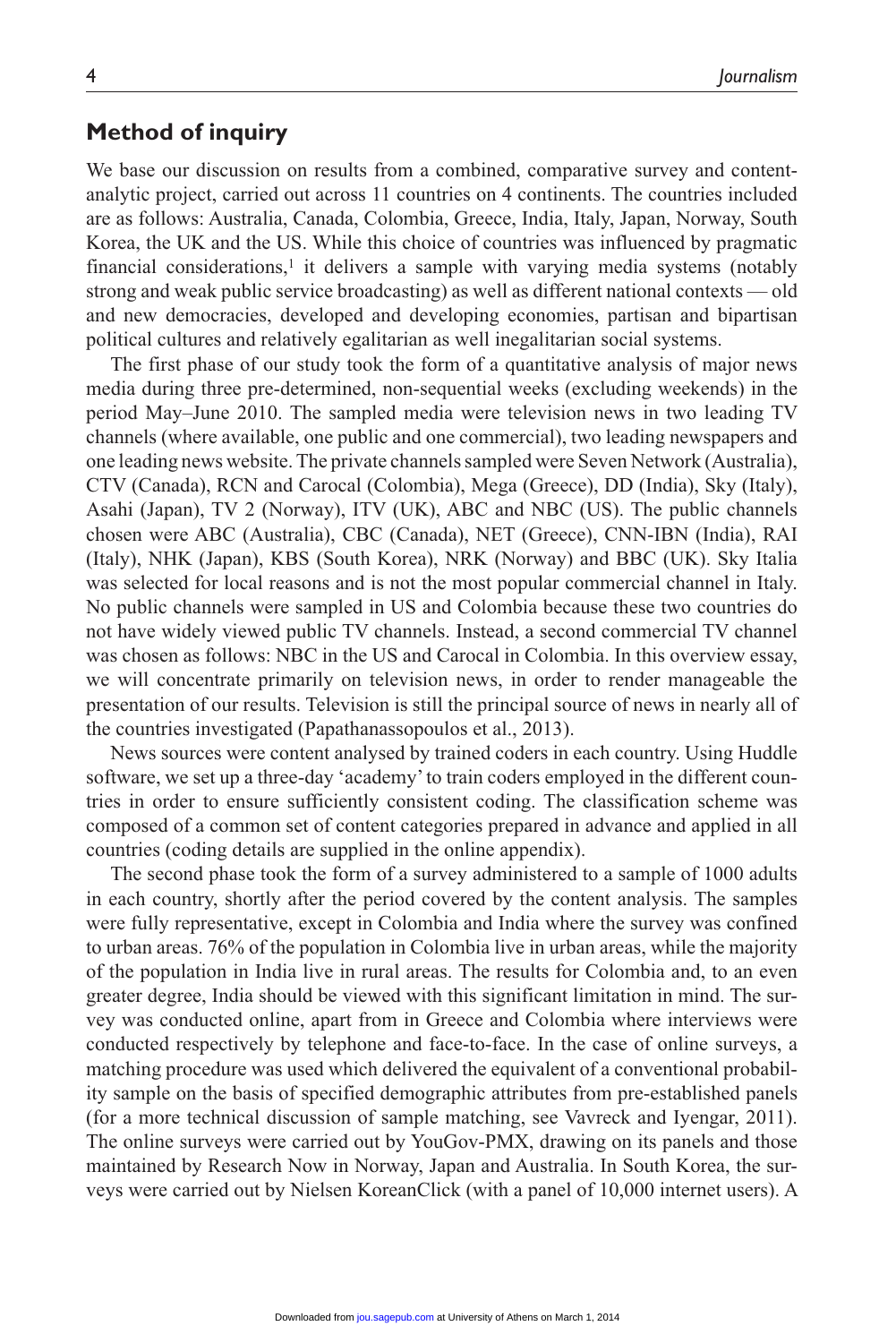time limit was imposed on responses to online surveys to prevent respondents looking up the answers to knowledge questions. The survey instrument captured citizens' awareness of current affairs, domestic and international, 'hard' and 'soft'. This instrument included a set of 10 common questions and 5 comparable, country-specific questions. Items were carefully selected in order to vary the level of difficulty of the questions (reflected in how often the topic had been reported in the preceding period and how extensively it was reported in different parts of the world).

The survey also included a range of attitudinal questions. Political efficacy was measured in terms of (internal) self-assessed knowledge and understanding of politics and current affairs and (external) perceived importance and effectiveness of voting. The models and data presented in this paper only rely on our measure of internal efficacy, as this was the most stable across cultures. Past research (Jung et al., 2011) has highlighted the key role that internal efficacy plays in promoting civic engagement. Future research could extend the model incorporating comparable and stable measures of external political efficacy. Interest in politics was gauged in terms of self-reported interest for local, national and international events and issues. Amongst other questions, we also included ones about self-reported media exposure and information about age, gender and socioeconomic status to control for demographic factors in the analyses. (Information about question wording is also available in the online appendix.)

The discussion that follows thus has the benefit of being able to draw on a vast body of comparative data, both on media content, political attitudes and public knowledge. Our other recent work focuses on carefully grounded and relatively specialised investigations of these data. See Aalberg et al. (2013) for foreign news reporting and public knowledge; Curran et al. (2013) on media convergence; Hayashi et al. (2013) on gender gaps in public affairs knowledge; Papathanassopoulos et al. (2013) on changes in news consumption; Soroka et al. (2013) on the impact of public broadcasting on public affairs knowledge; Tiffen et al. (2013) on comparative patterns of news reporting; and Iyengar et al. (2013) on affective polarisation. Here, we want to develop a broader storyline that responds to data which appears to show two simultaneous and countervailing effects, namely, (a) media fostering political alienation and (b) media encouraging greater political involvement.

### **Media exposure and democratic values**

We begin with one simple fact: our survey evidence makes clear that frequency of television news viewing is associated with positive 'democratic' attributes. As more people watch television news, they are more politically informed, interested and confident.

This begs the question about cause and effect, of course. It could be that those most drawn towards watching television news are citizens with a strong prior interest in politics, high levels of political knowledge and a strong sense of democratic competence. The association between viewing TV news and democratic benefits could thus be a selection effect rather than a consequence. Indeed, this possibility is enhanced by the fact that a range of societal factors strongly influence the distribution of political knowledge, political interest and sense of democratic self-efficacy — something that emerges from this study, as well as from previous investigations (e.g. Aalberg and Curran (2012)), and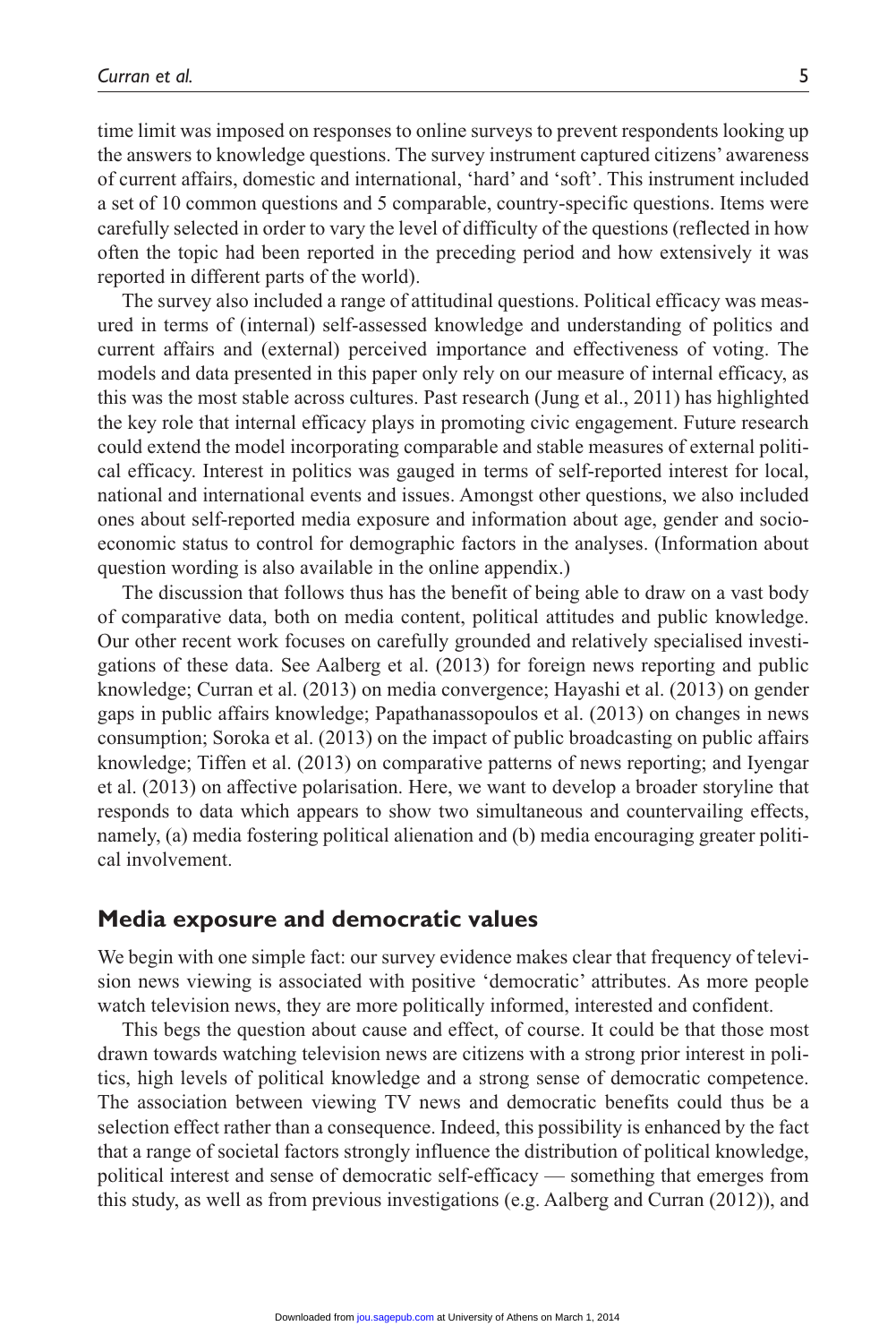|                     | Correlation with TV viewership |
|---------------------|--------------------------------|
| Hard News Knowledge | . 13                           |
| Political Efficacy  | .08                            |
| Political Interest  | -13                            |

**Table 1.** Correlations amongst TV viewership, hard news knowledge, political efficacy and political interest.

Note: cells contains partial correlation coefficients, controlling for age, gender and education. All correlations are significant at *p* < .001; *df* = 7985.

about which more will be said in a moment. If citizens are more highly educated, they tend to be better politically informed. Men tend to be more interested in politics than women, so are the old compared with the young. Those higher up the socio-economic scale tend to have a greater sense of democratic consequence than those lower down. So, the statistical correlation between frequency of TV news viewing and 'virtuous' effects could be merely a reflection of who is most predisposed to watch TV news in the first place — the better educated, the better off and older people, whose greater knowledge and interest in politics and sense of political efficacy is a product of wider influences in society.

Dealing with this issue of self-selection, or endogeneity, in media effects research is not easy. Table 1 takes a cautious approach — one that cannot 'solve' the issue of endogeneity, but does at least (a) partly take into account the role of demographics in driving both knowledge and media selection and (b) not make strong causal claims in either direction. Table 1 explores simple partial correlations — controlling for the effects of education, age and gender – between the frequency of news viewership and three variables: political knowledge, political efficacy and political interest. For the purposes of Table 1, all substantive variables are included in their standardized form (as *z*-scores).

There are statistically significant and positive correlations between media exposure and individually knowledge, efficacy and interest. These findings come as no surprise. They are in line with Norris's (2000) study, which found that greater exposure to television news leads to gains in public affairs knowledge, as well as to an increased sense of being informed. Enhanced confidence fuels greater political interest, contributing in turn to increased exposure to news. The cycle has the potential to renew itself, she argues, with greater news exposure contributing to greater knowledge and so on.

However, studies conducted over the last two decades suggest that the directions of causality amongst these variables are even more complex than Norris (2000) outlined. Thus, prior political interest emerges as a strong predictor of political knowledge (Delli Carpini and Keeter, 1996; Eveland and Scheufele, 2000), civic and political participation (Bennulf and Hedberg, 1999; Holmberg and Oscarsson, 2004; Oskarson, 2007; Verba et al., 1997) and, crucially, media exposure (Drew and Weaver, 2006; Lupia and Philpot, 2005; Strömbäck and Shehata, 2010). More generally, news media exposure is positively associated with public affairs knowledge (Chaffee and Frank, 1996; Delli Carpini and Keeter, 1996; Eveland, 2002; Junn, 1991; McLeod et al., 1999) and sense of self-efficacy (Hoffman and Thomson, 2009). These in turn have been found to promote political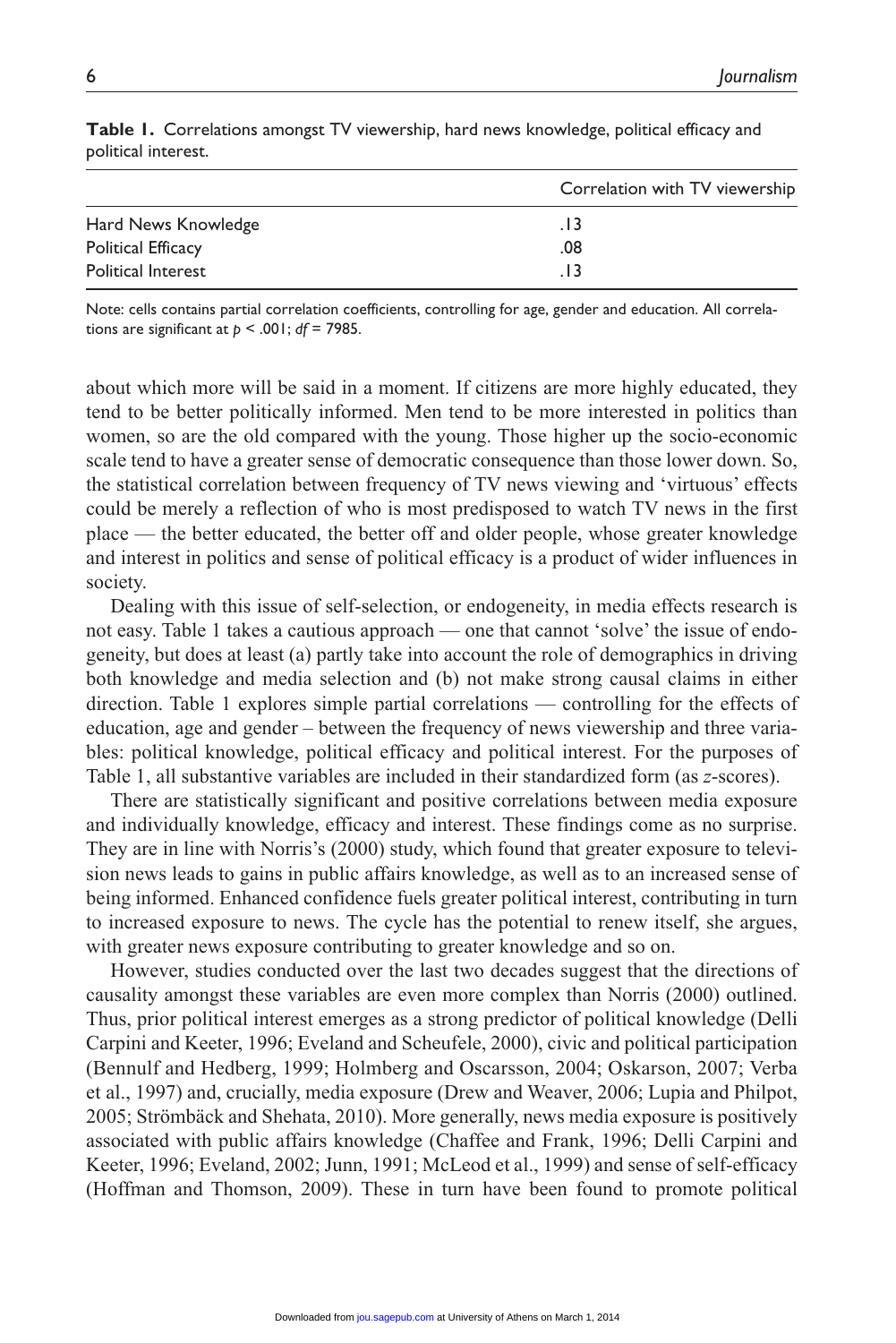

**Figure 1.** The 'virtuous circle': correlations between TV viewership and political interest. *p* < .05. Reported coefficients are standardized. Results based on SEM estimated using a maximum likelihood estimated with missing values, weighted survey results for all countries with public broadcasters and clustered standard errors (by country).

participation (Cohen et al., 2001; Kenski and Stroud, 2006; Valentino et al., 2009). It is difficult to ascertain which of these variables drives the others, but media exposure is clearly part of a matrix of mutually reinforcing influences that support a culture of democracy.

It is possible to capture this matrix more formally. We do so in Figure 1, using a somewhat simplified structural equation model (SEM) to estimate relationships amongst TV viewership, hard news knowledge, efficacy and political interest. Coefficients are shown in their standardized form; so, for instance, a one standard-deviation shift in TV viewing is associated with an average 0.13 standard-deviation shift in hard news knowledge, a one standard-deviation shift in efficacy is associated with an average 0.48 standarddeviation shift in interest and so on. (Details of the estimation procedure are included in Figure 1; coding of variables is included in the appendix.) We make no claims about causal directions between the latter three variables here; we use the SEM just to explore correlations between these variables. We allow TV viewership to have a uni-directional effect on hard news knowledge, efficacy and political interest. This approach means that we capture just one part of the self-reinforcing cycle in which exposure to media leads to increased levels of interest via increased levels of knowledge and sense of democratic competence. However, the simplified model has one important advantage: it allows us to capture the impact of TV viewership, controlling for demographics, in the section that follows. This model also identifies where exactly TV viewership makes (or does not make) contributions to the knowledge–efficacy–interest system.

Our data show strong connections between knowledge, efficacy and interest individually. (Significant coefficients are shown in bold, with thicker arrows.) TV viewership is related as well — not directly — to interest or efficacy, but quite clearly with knowledge. To the extent that TV viewership contributes to a cycle of civic reinforcement in this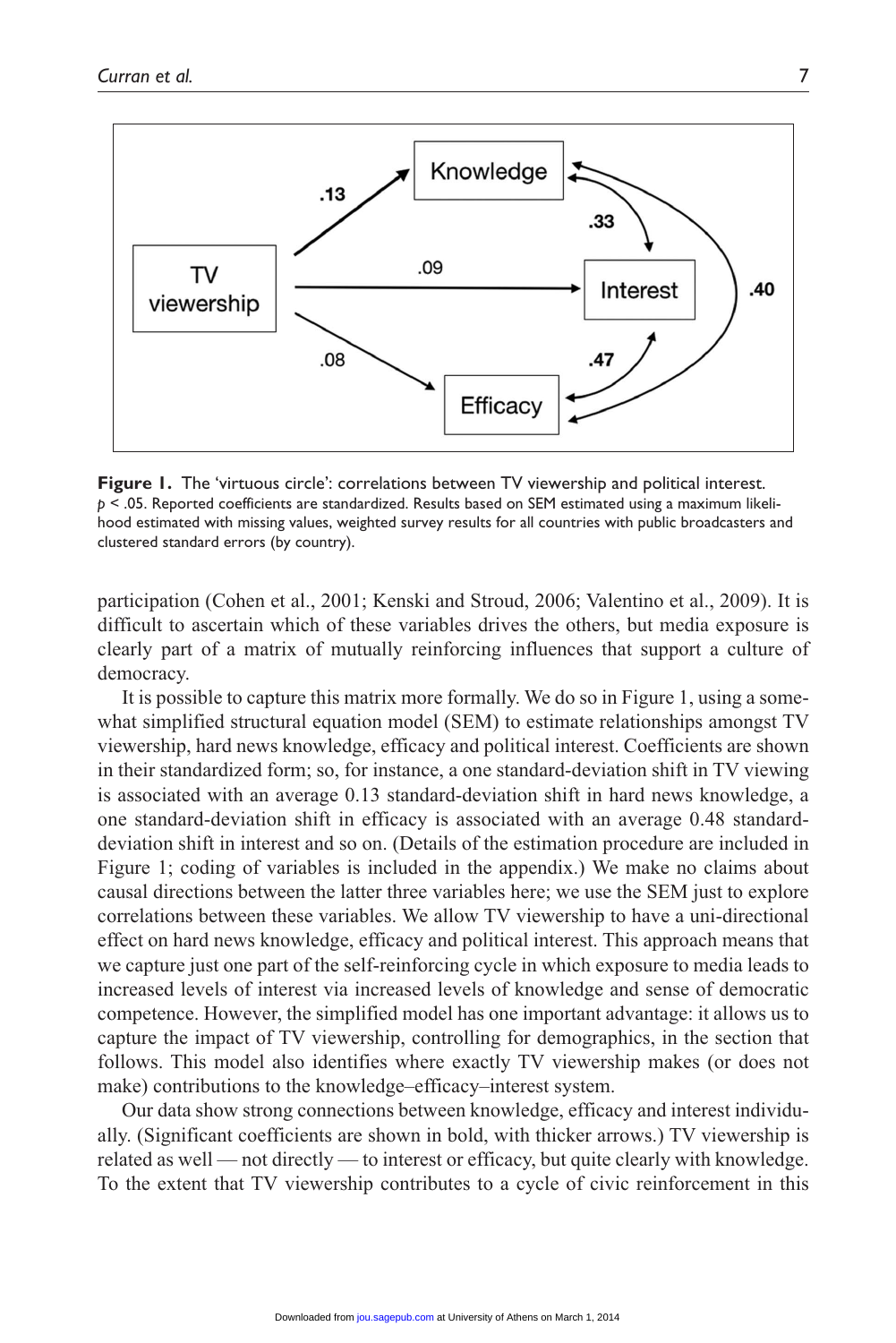



*p* < .05. Reported coefficients are standardized. Results based on SEM estimated using a maximum likelihood estimation with missing values, weighted survey results for all countries with public broadcasters and clustered standard errors (by country).

summary model, it appears to be mainly through its relationship to hard news knowledge.

# **Viewing different kinds of TV news**

An extensive literature (reviewed and evaluated in Cushion (2012)) argues that a distinction should be made between public service broadcasting (PSB) and commercial TV channels when trying to understand the impact of news exposure on knowledge and civic engagement. This is because, compared with commercial channels, PSB channels tend to offer more hard and international news, are more inclined to depict politics in terms of issues and policies rather than of strategy, and tend to make newscasts available at more prominent times, reaching inadvertent viewers (Aalberg and Curran, 2012; Aalberg et al., 2010; Aalberg et al., 2013; Curran et al., 2009). Consequently, public service television fosters a higher level of public affairs knowledge (see Soroka et al. (2013), including a summary of recent work). As mentioned earlier, Strömbäck and Shehata (2010) also found that PSB news had a more positive effect than commercial television in enhancing interest in politics.

With this in mind, we re-estimate the model above by separating out viewership of public service and commercial television. Figure 2 shows the results. We show two coefficients for each connection. The first is based on an SEM including just the variables displayed in the figure. The second (shown in parentheses) is based on a model in which we add age, education and gender as exogenous drivers of knowledge, interest and efficacy. These second coefficients thus capture the influence of TV viewership (and the other correlations as well), controlling for the impact of demographics.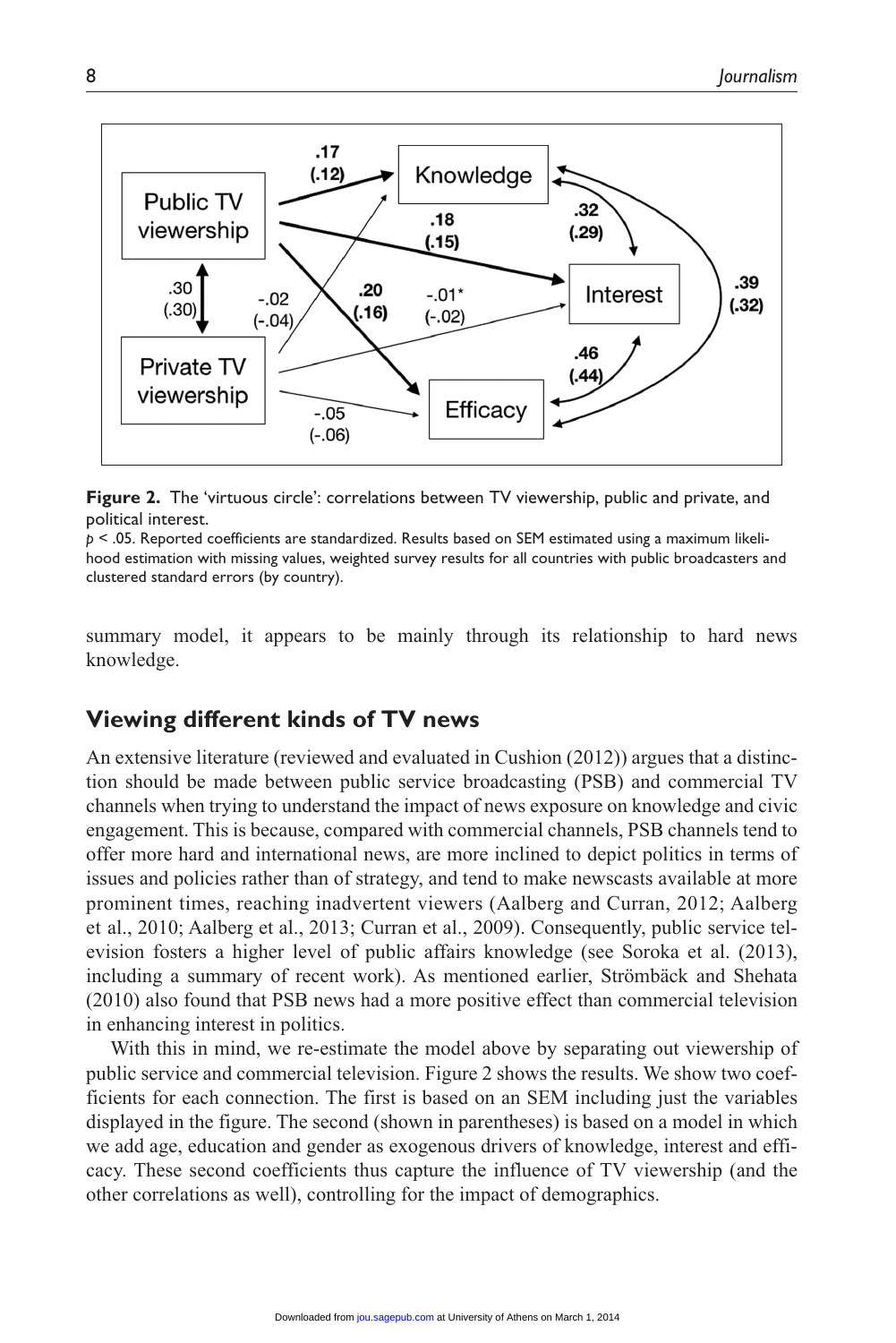As past work has shown, demographics matter to knowledge, interest and efficacy. Even so, results from the model controlling for demographics are only marginally different than results from the simpler model. In both cases, there is a strong connection between public and private TV viewership (with a standardized coefficient of .30), but the two have quite different relationships with other variables. In fact, there are no statistically significant connections between private TV viewership and knowledge, efficacy and interest. In contrast, public TV viewership shows significant connections in every case.

This suggests that the virtuous circle of democratic reinforcement operates primarily in relation to public service television. As more people rely on PSB channels to gain information about the world, they are more knowledgeable and their sense of democratic competence is greater. Increased levels of knowledge and democratic self-efficacy in turn lead to increased levels of interest. In brief, and in line with a growing accumulation of evidence elsewhere, PSB supports more effectively public affairs knowledge and political involvement than commercial television. There is evidence of a 'virtuous circle' in our data, but its 'virtuosity' seems to depend in no small way on PSB.

# **Political disconnection**

There are compelling reasons for thinking that TV news viewing in general, and public service television news viewing in particular, maintains and strengthens *some* citizens' sense of connection to the political process. Our study thus supports what is now almost a consensus within an 'effects' strand of political communication research.

Yet, when celebrating the positive effects of news exposure, this research tradition can seem insufficiently aware that there is widespread political disenchantment. Indeed, our comparative study confirms just how extensive (but also how geographically uneven) this disenchantment is. The countries with the highest proportion of people that said that voting made little or no difference were Japan and Italy; the lowest were Norway and urban India. Overall, 35% of respondents agree or agree strongly that 'no matter who people vote for, it won't make any difference to what happens'. 54% agree that 'politics is so complicated a person doesn't understand what is happening', with the same percentage also saying that they feel themselves to be less informed than other people. Our survey also indicates a low level of political awareness. The average correct score in relation to both domestic and international questions in the 11 nations is just 51%.

This raises the question of whether the media may be contributing to this disaffection, while at the same time supporting the involvement of some people in the political process. In exploring this possibility further, it is perhaps worth registering two points. First, most of the relevant literature outside journalism studies ascribes political disconnection primarily to non-media influences. One set of overlapping explanations centres on social change: for example, the decline of social deference and weakening trust in public institutions (Dalton, Scarrow and Cain, 2004); the specific characteristics of the post-boomer generation (Franklin, 2005); increasing individualism giving rise to a cumulative erosion of social trust and commitment to collective action (Baumann, 2001) and greater social fragmentation, fostering the de-centring of society (Couldry, Livingstone and Markham, 2007). Another set of overlapping explanations focuses on political causes: for instance,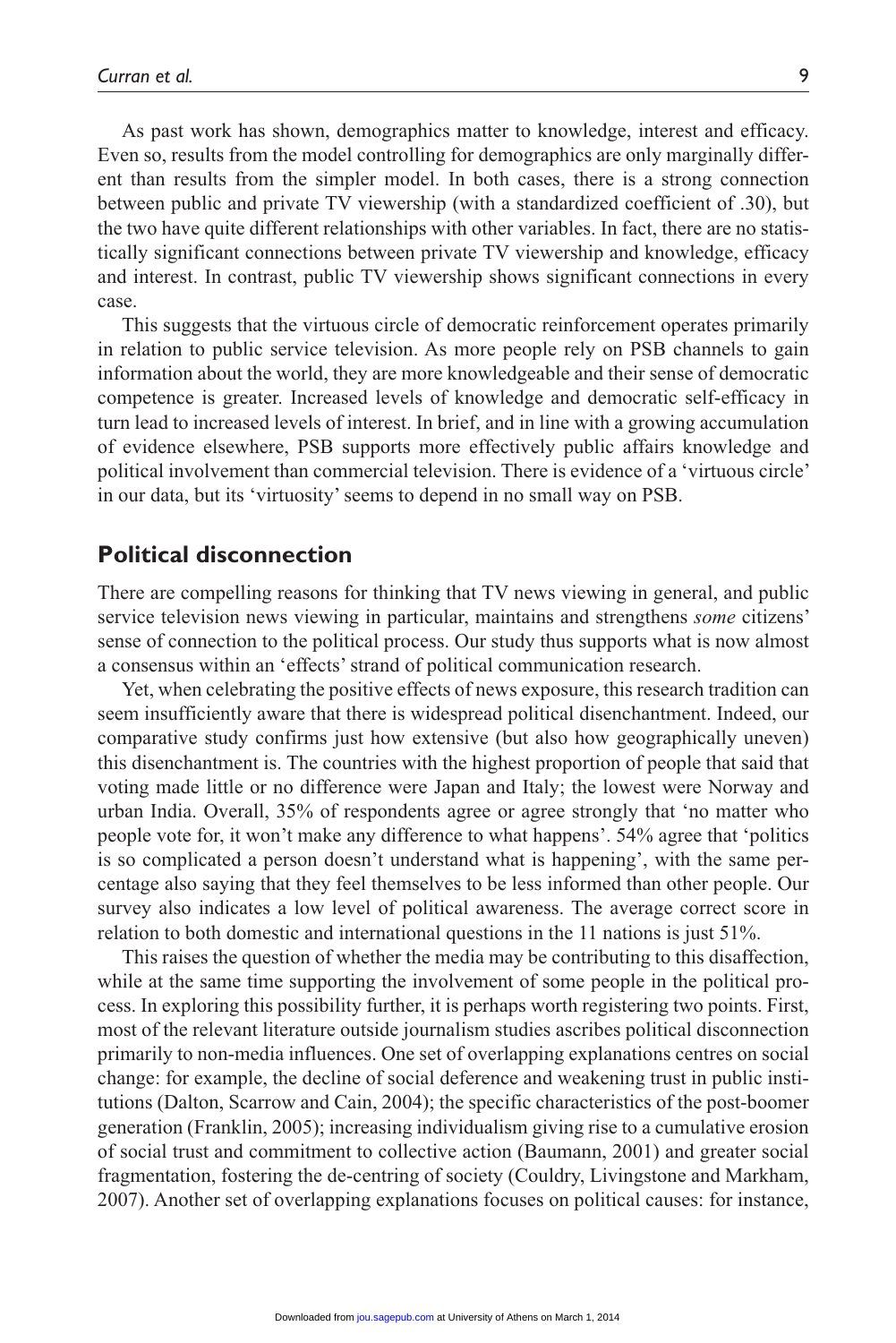|                                                                | AS CA CO GR IN IT IP KR UK Tot                    |  |  |  |  |
|----------------------------------------------------------------|---------------------------------------------------|--|--|--|--|
| Women Quoted 47.4 39.2 25.6 32.8 28.9 19.3 41.7 17.0 34.3 30.2 |                                                   |  |  |  |  |
| Not.                                                           | 47.4 56.7 71.7 66.7 59.2 78.5 40.4 77.4 65.1 65.5 |  |  |  |  |
| Unsure                                                         | 5.1 4.1 2.7 0.5 12.0 2.2 17.9 5.7 0.6 4.3         |  |  |  |  |

**Table 2.** Percentage of TV news items featuring women as sources of hard news across countries.

the reduced representativeness of political systems due to the weakening of trade unions and labour parties linked to 'peripheral groups' (Gray and Caul, 2000); the way that politics tends to favour the rich (Solt, 2008); the debasement of politics as opportunist brand marketing (Hay, 2007); the reduced effectiveness of national governments in the age of deregulated global capitalism (Curran, 2002) or the unchanging reality that ordinary citizens have limited influence (Schudson, 1998).

The second point is that the critical journalism literature is inclined to see the media as an *autonomous* source of political disaffection. For example, one version argues that the increasing commercial pressure to entertain is causing the rise of soft news at the expense of hard news and is contributing to political ignorance (e.g. Curran et al. (2009)). Another version argues that the legitimacy rivalry between journalists and politicians encourages the game-framing of political news in a way that encourages public scepticism (e.g. Lloyd (2004)). While not descrying these arguments, it is worth considering also whether the media are an extension of wider societal influences that are weakening political involvement.

# **An (elite) man's world**

We explore the possibility that the media may reflect and/or enhance broader social phenomena weakening political involvement by shifting our focus from who watches news to what newscasts are presenting. Our content analysis systematically investigates news sources, that is to say, who is interviewed, quoted or cited in television news in *nine* nations (US and Norway opted out of this part of the analysis). Citation in this context means, for example, a reporter declaring that 'the prime minister believes that…'. To qualify as a source, journalists had to be reported or interviewed in a role going beyond that of reporter or presenter.

Table 2 illustrates the degree to which public affairs are represented by television to be largely a man's world. Across all nine countries, women are cited or interviewed in just 30% of hard news stories. There is no difference between public and commercial television news in this respect. There are some differences across countries, to be sure – Italy, Columbia and South Korea appear to be particularly male-dominated in terms of news sourcing. But there is no country in which there is not a significant gap between the number of men and women used as sources in public affairs reporting.

This marginalisation of women reflects, and may well reinforce, a gender gap in political interest. Table 3 examines mean values for knowledge, interest, efficacy and news exposure across these nine countries. Women consume less television news than men. They are less interested in politics than men. They are less inclined to express a sense of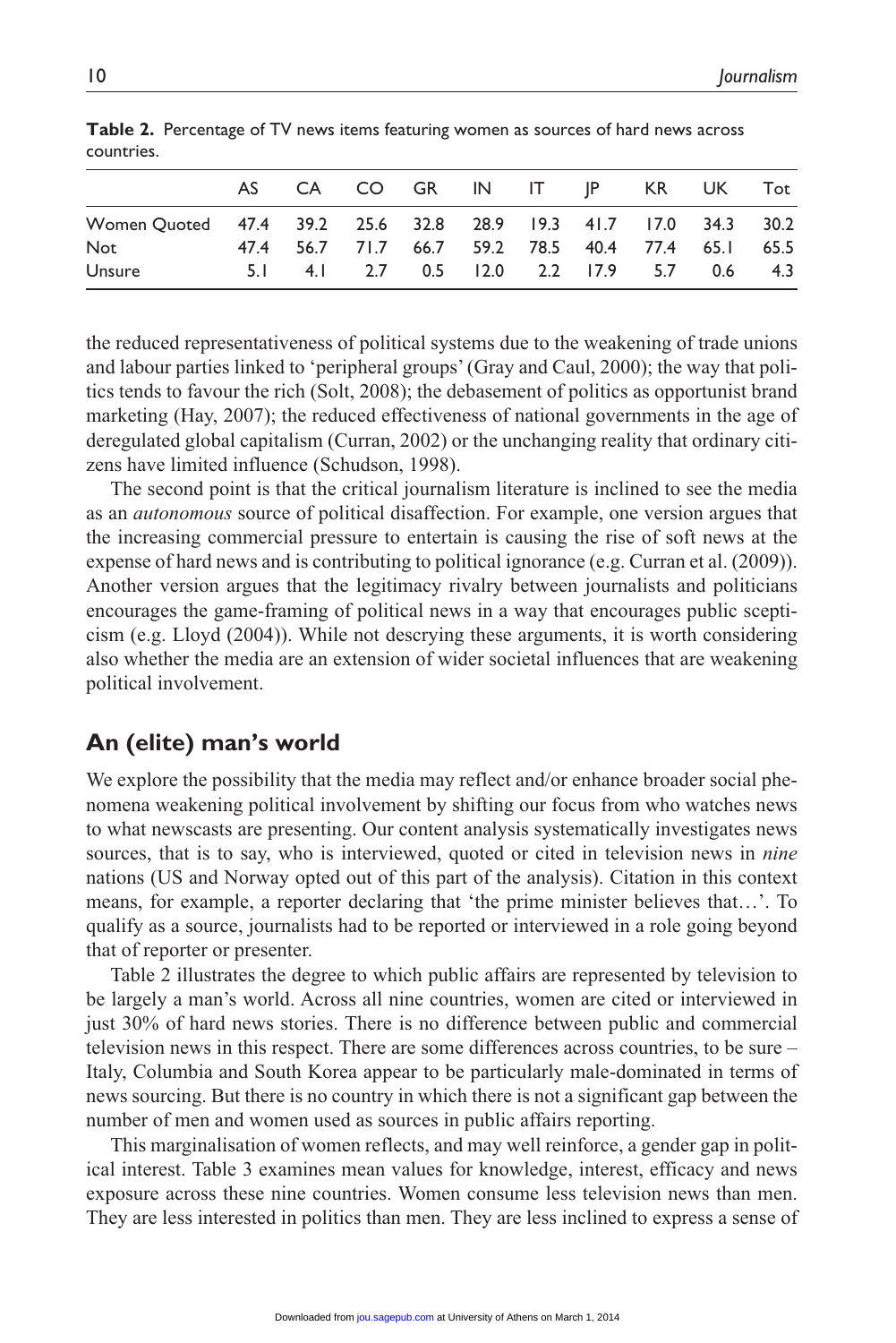|                             | Male  | Female | Total |
|-----------------------------|-------|--------|-------|
| Hard News Knowledge         | .589  | .457   | .519  |
| <b>TV Exposure</b>          | 4.157 | 3.970  | 4.060 |
| Interest in Current Affairs | 3.526 | 3.357  | 3.431 |
| Democratic Efficacy         | 2.894 | 2.715  | 2.800 |

**Table 3.** Gender differences in knowledge, interest, democratic efficacy and media exposure.

Note: a multivariate ANOVA 10 (country)  $\times$  2 (gender) reveals reliable main effects for the two independent variables as well as a reliable interaction (all *Fs* > 7.17 (lowest *F* was the interaction)), all p-values < .001, all partial eta squared > 006).

democratic competence or to believe that voting makes a difference than men. And in *all* nine countries, they have less knowledge of public affairs than men.

We cannot be sure of the direction of causality here. To varying degrees, men are in actual practice more prominent in public life than women. Whether the media accurately register this dominance — or, as Ross and Carter (2011) suggest, overstate it through a distorting, patriarchal filter — is not easy to determine. But whether the media are reflecting or distorting reality is, in one sense, beside the point. We know from other studies that male domination of politics discourages female interest and participation in the political process. For example, Wolbrecht and Campbell (2007) found on the basis of extensive comparative evidence that where there are fewer female members of parliament, women are less inclined to discuss and participate in politics. For general evidence of the way in which gender inequality weakens female engagement with politics, see in particular Burns, Schlozman and Verba (2001). Television news provides a reminder, every day, that public life is primarily a men's world. Whether true or overstated, this discourages female identification with this world.

Gender is one axis of news representation. Past work suggests that the reporting of public affairs news also tends to focus mainly on the views of state representatives and other elite groups (see e.g. Schudson (2003) and Curran (2011)). However, this research tends to be geographically confined. Table 4 shows that, across all nine nations, the state accounts for 50% of the sources of television hard news stories, while experts account for a further 10%. In short, the views reported in news of public affairs tend to be those of state and knowledge elites.

Differences in political systems give rise, of course, to important variations in news representation. The state looms especially large as a source in the television news of Japan, India and Italy; experts are especially prominent in the television news of Japan and South Korea; and the political opposition is highly visible in the polarised nations of Greece and Colombia.

Why do differences in sourcing matter? Our contention is that reporting public affairs mainly in terms of elite commentary may discourage identification with public life. We can examine this possibility directly here. We begin with a composite measure of 'democratic voices' in TV news. This is conceived not as representatives of civil society within a conventional, liberal-pluralist, theoretical framework (which typically would include business spokespersons and non-state experts like financial sector economists) but as people with whom members of the public might more readily be disposed to identify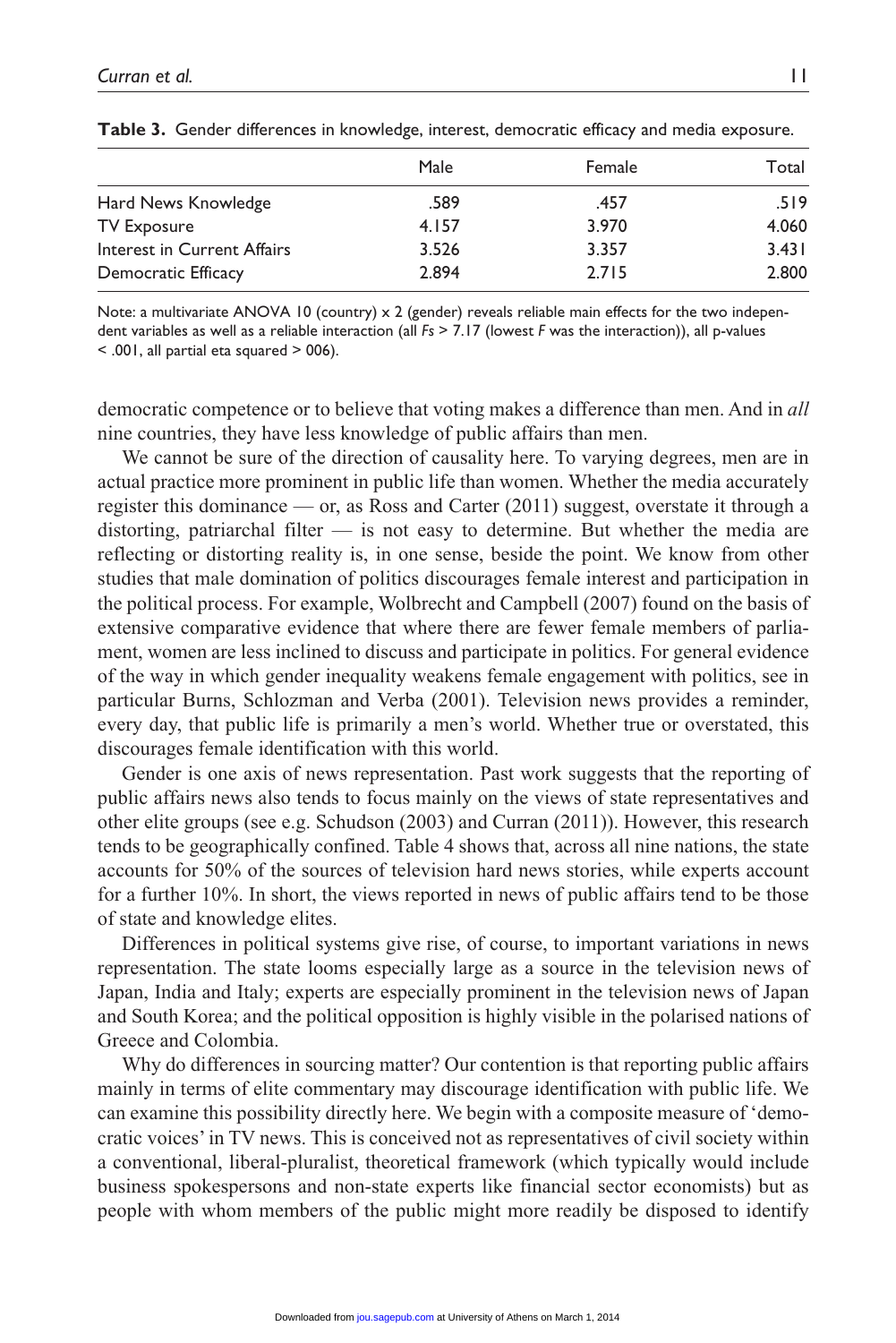|                 | AS | CA | CO             | <b>GR</b>       | IN | ΙT             | IP | KR | NO. | UK.             | Tot |
|-----------------|----|----|----------------|-----------------|----|----------------|----|----|-----|-----------------|-----|
| <b>State</b>    | 43 | 46 | 55             | 50              | 62 | 64             | 56 | 43 | 49  | 47              | 50  |
| Political       | 7  | 12 | 23             | 23              | 13 | 8              | 7  | 15 | 5   | $\overline{10}$ | 15  |
| Opposition      |    |    |                |                 |    |                |    |    |     |                 |     |
| Civil Society/  | 14 | 17 | 7              | $\overline{13}$ | 12 | 13             | 12 | 17 | 25  | 17              | 14  |
| Vox Pop         |    |    |                |                 |    |                |    |    |     |                 |     |
| <b>Business</b> | 7  | 8  | $\overline{2}$ | 7               | 4  | 3              | 8  | 6  | Ш   | 5               | 6   |
| Experts         | 14 | 13 | 7              | 5               | 6  | 9              | 4  | 17 | 7   | 15              | 10  |
| Celeb/Arts/Ent  | 6  |    | $\mathbf 0$    | 0               | 0  | $\mathfrak{p}$ |    | 0  |     |                 |     |
| Other           | 9  | 3  | 5              | $\overline{2}$  | 3  |                | 2  |    | 3   | 5               | 3   |

**Table 4.** Sources cited in TV hard news across countries.

with or feel represented by. 'Democratic voices' are, by our definition, the political opposition, public interest groups, trade unions, religious/ethnic/professional associations and individual citizens. Our composite measure is the total number of 'democratic voices' in each country's media sample, divided by the number of stories in that sample. The measure thus captures the average number of 'democratic voices' in television hard news, by country.

We expect that efficacy to be lower in countries where media sourcing is less reflective of 'democratic voices'. However, this may not be the case in aggregate. On the one hand, those who are typically represented in media content (elite men) might well be unaffected by more broadly representative media sources, while those who are typically under-represented (non-elite women) may be more strongly affected. On the other hand, a rising tide may raise all ships: more representative sourcing might increase efficacy regardless of gender and 'elite' status.

We test these alternative possibilities by merging the country-level 'democratic voices' measure into the individual-level survey dataset. We then estimate a simple multilevel model (Generalized Least Squares, random effects) regressing efficacy on gender, age, education and our measure of sourcing. Importantly, we allow for interactions between gender and sourcing and education and sourcing. Results speak to the possibility that men and women are differently affected by changes in sourcing and/or that different education groups (a proxy here for 'elite' status) respond differently to sourcing.

The full model is available upon request. Here, we report just the most important results, in the form of estimated levels of efficacy across genders (in Figure 3) and education groups (in Figure 4) and across low and high media representativeness (.4 and .9, the 10th and 90th percentiles in our data).

The results are relatively clear. Looking across our sample, both genders show higher levels of efficacy in countries where media sourcing is more broadly representative. In fact, men benefit more from more broadly representative sourcing than women do, though both genders benefit. Education is different: while greater media representativeness is associated with increases in efficacy for those with second and tertiary educations, the biggest difference is for those with a primary education only. This group expresses markedly lower levels of efficacy when media sourcing is less representative;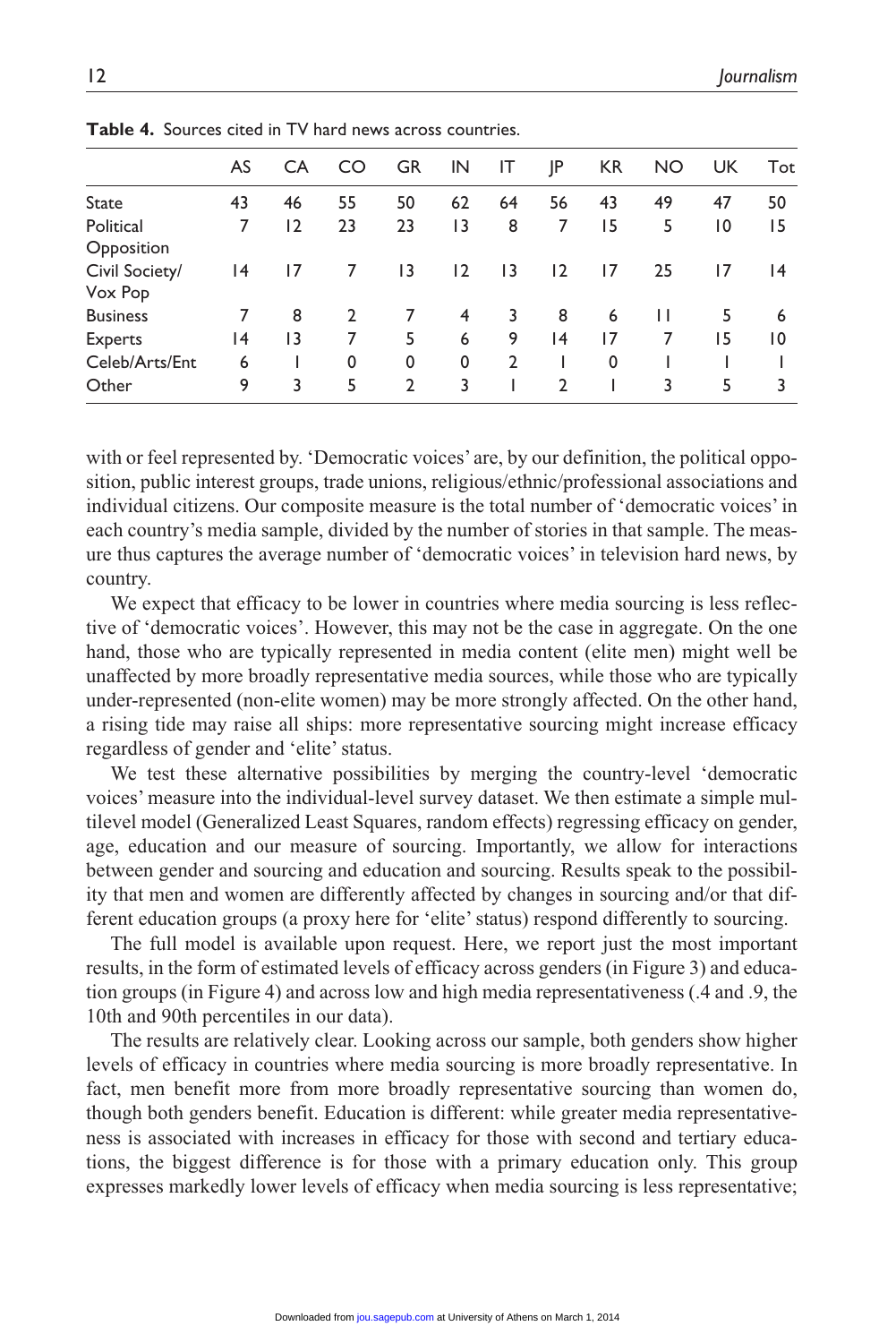

**Figure 3.** Efficacy across gender and media sourcing. Results are based on a multilevel model (GLS, random effects) regressing efficacy on gender, age, education and media representativeness. Media representativeness is the following measure of 'democratic voices' in media content, by country.



**Figure 4.** Efficacy across education groups and media sourcing. Results are based on a multilevel model (GLS, random effects) regressing efficacy on gender, age, education and media representativeness. Media representativeness is the following measure of 'democratic voices' in media content, by country.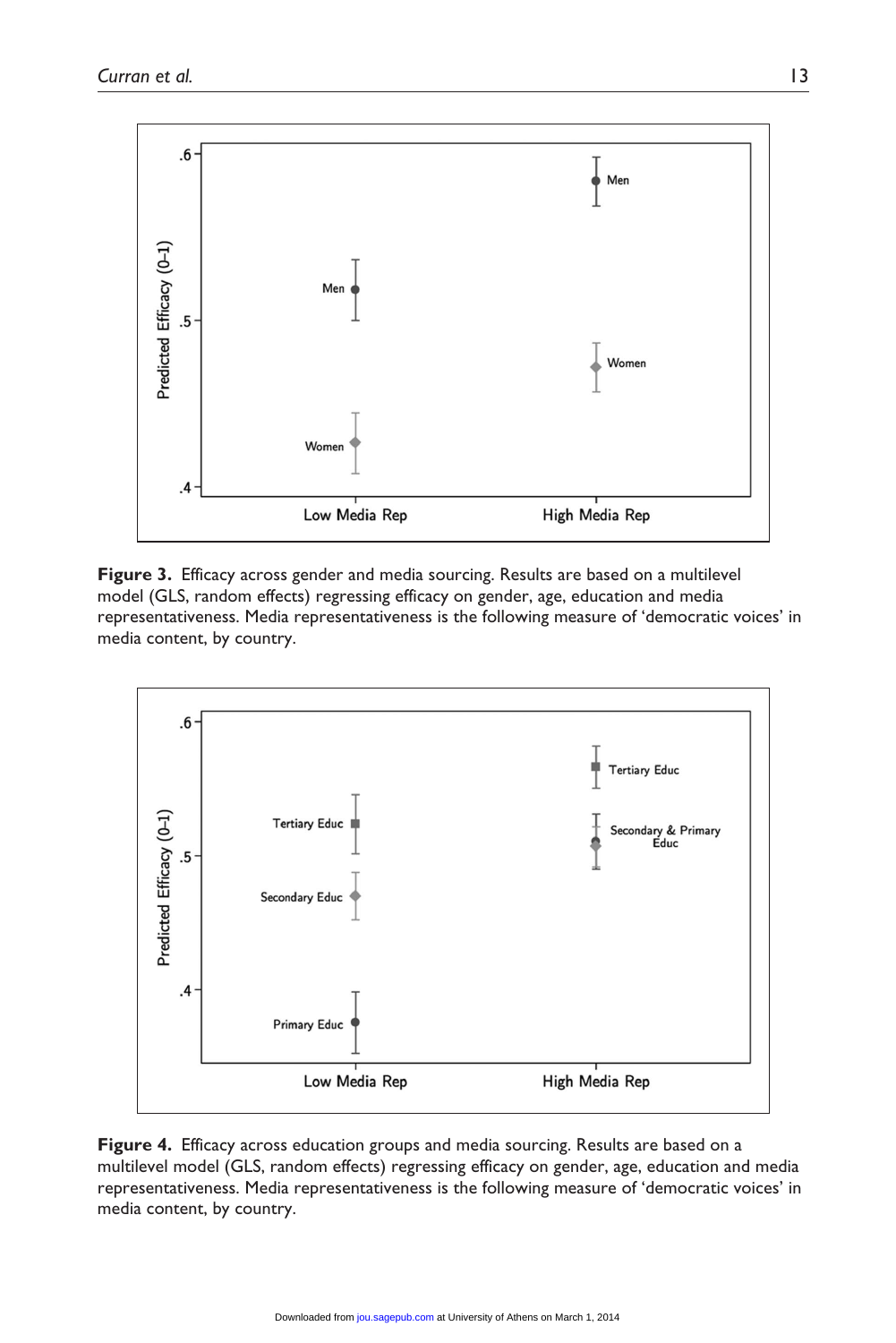



Note *y*-axis values are the number of 'democratic voices' weighted by the total number of items and the average length of a news item in each country. Rho  $(9) = .70$ ,  $p < .05$ .

when media sourcing broadens, there is no longer any difference in levels of efficacy across the primary- and secondary-education groups.

Of course, we cannot be sure that media drive, rather than reflect, differences in efficacy across genders and education groups. It may be that a strong sense of democratic accountability in a national political culture influences the presentation of news. Or it may be that the prominence of democratic voices in TV news influences the political culture of a country, strengthening its sense of democratic agency. Alternatively both influences may be in play, supporting both a strong civic culture and progressive news reporting. Whatever is the relative flow of influence, greater levels of representativeness in media content correlate with higher levels of efficacy (see Figure  $5$ ).<sup>2</sup> Put simply, the prominent reporting of democratic voices in television news is associated with the view that ordinary citizens matter.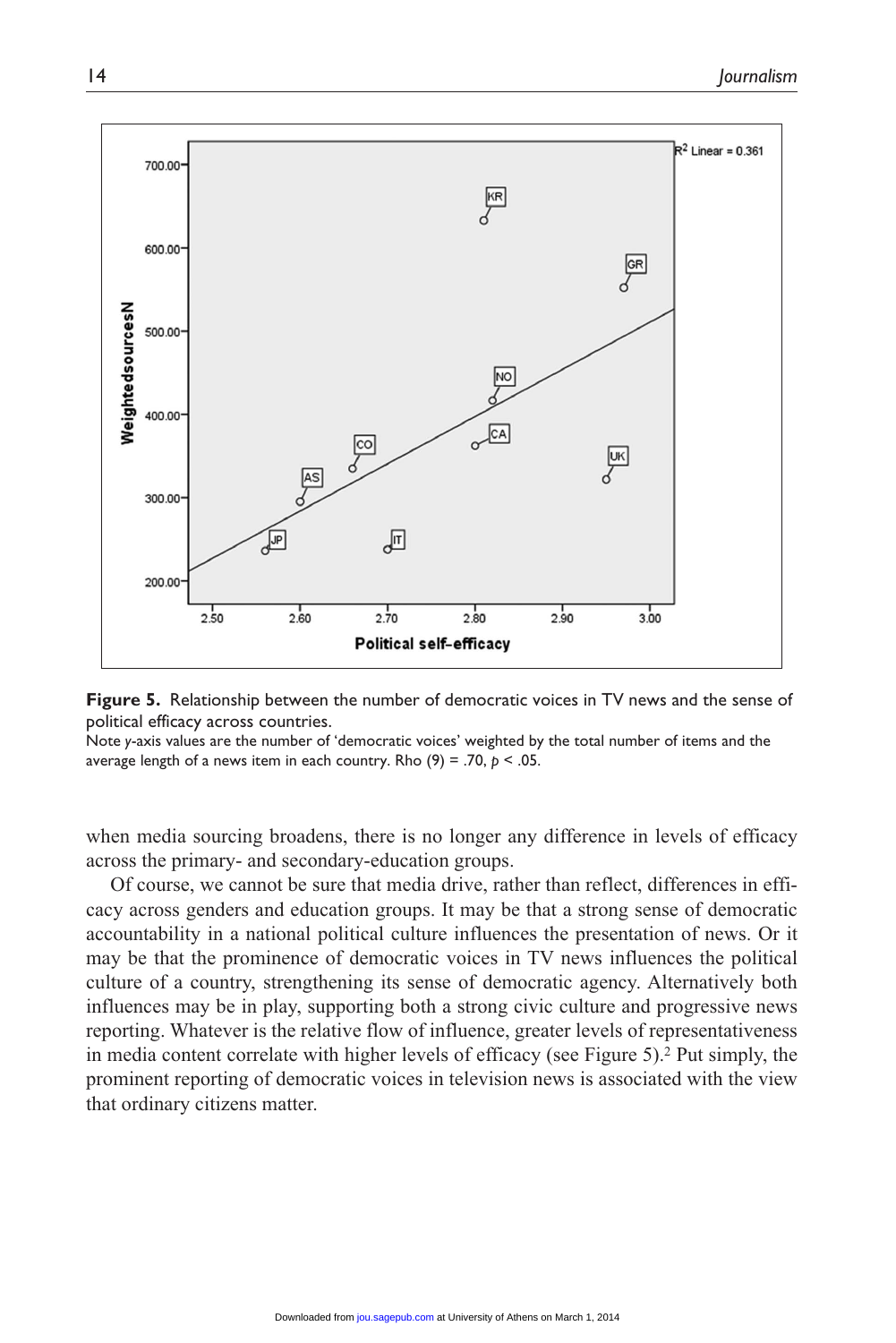## **Conclusion**

In the spirit of Manachi, researchers are typically encouraged to choose between 'media malaise' and 'virtuous circle' interpretations; that is, to side either with the view that the media radiate democratic influence in a nimbus of virtue or the opposing view that the media turn people off politics by distorting its true nature. In essence, we are asked to choose between perceiving the media as being an exclusively positive or negative force.

In opposition to this, we argue that both positions are partly right. On the one hand, our survey evidence confirms that regular exposure to TV news not only provides access to information about public affairs but is part of a process in which political interest, confidence, knowledge and engagement can feed off each other in cumulative ways. Watching television news helps to sustain political involvement amongst some citizens.

On the other hand, there are also strong grounds for thinking that television news can contribute to a sense of powerlessness and political disconnection. We demonstrate that the image of public affairs that television projects is, to varying degrees, profoundly rebarbative. It is a world where men do most of the talking and where women are marginalised. It is also a sphere where state and other elites dominate.

We are thus advocating a new approach in which both approaches — affirmative and critical — are brought together in a new synthesis. Both traditions, we also argue, need to evolve and change. The media malaise tradition usually sees the alienating aspects of media representation as stemming primarily from institutional and commercial pressures that distort media reporting. But the media can also be viewed as an extension of deepseated processes in society and the political system that are contributing to political disenchantment. This is what has led us to identify two demotivating facets of media representation — the dominance of elite and gender sourcing — that tend not to feature in the media malaise tradition.

The 'virtuous circle' model first advanced by Norris (2000) is also open to revision. The flow of influence is more multidirectional than her outline model, rooted in a specific study, suggests. Greater account should also be taken of differences between television channels. Public service television, we have found in line with others, is more effective than commercial television in fostering a democratic culture.

However, our overriding argument is not so much that our understanding should be rendered more complex but that it should change. Rival 'effects' and 'critical' traditions of scholarship have generated a false dichotomy between a view of the media as a source of democratic enrichment or disaffection. It is time that we reject this binary simplicity, rooted in the division between research traditions rather than in the world which they seek to interpret.

## **Funding**

This study is supported by the Economic and Social Research Council (UK), Australian Research Council, Social Science and Humanities Council of Canada, University of Wisconsin-Madison, Greek Ministry of Information, University of Hydrabad/MICORE, Sky Italia, Research Council of Norway, Korean Research Foundation and the Japan Society for the Promotion of Science.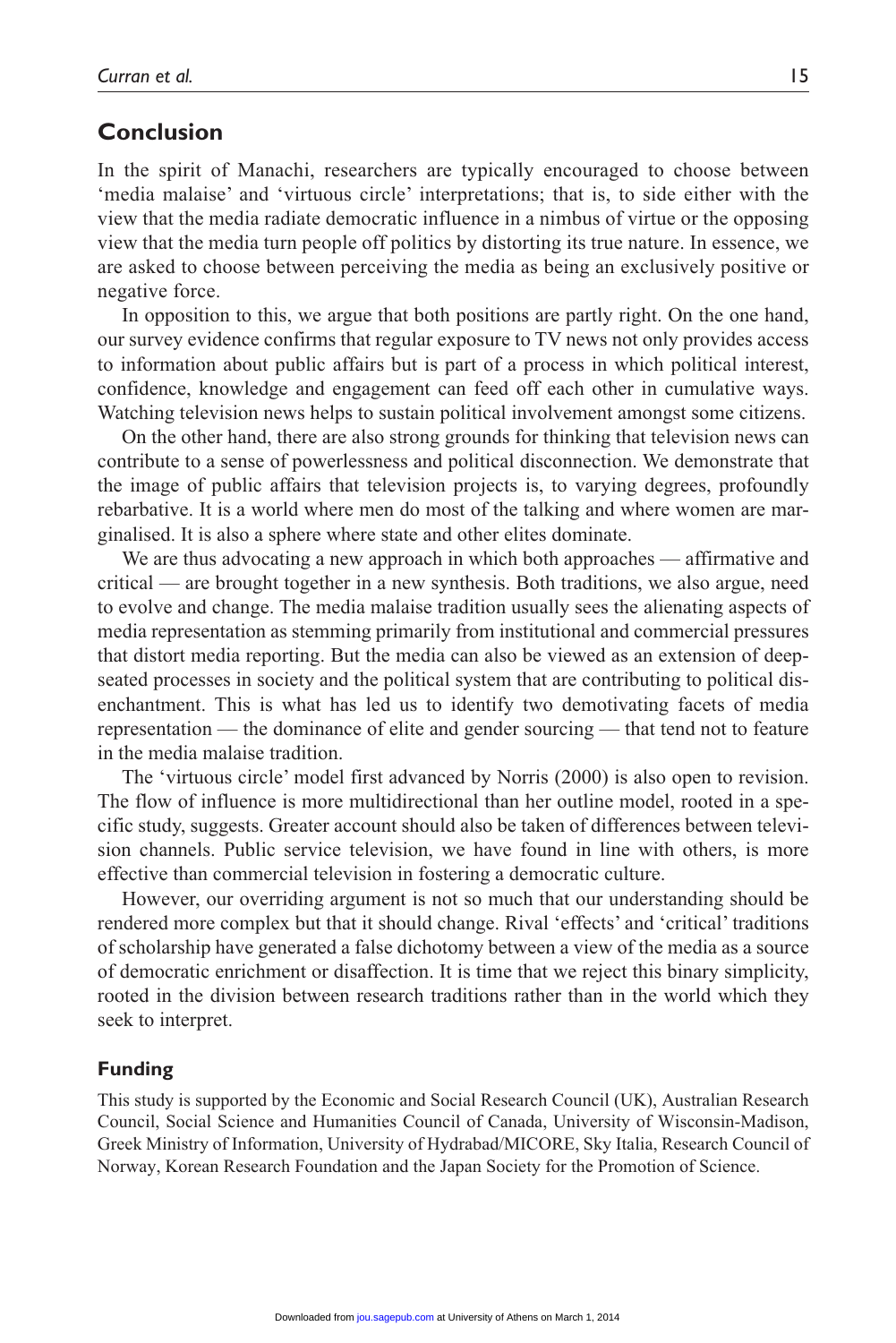#### **Notes**

- 1. James Curran and Shanto Iyengar initiated this project on a co-funding model, which encouraged a choice of countries with accessible research funds.
- 2. The US has a high level of political efficacy, but did not participate in a source analysis. India, in our analysis has a high level too, while giving low visibility to popular sources. However, its efficacy score is probably distorted by its restricted, urban sample. India was therefore excluded from the analysis.

## **References**

- Aalberg T, Aelst P and Curran J (2010) Media system and the political information environment: A cross-national comparison. *International Journal of Press/Politics* 15(3): 255–271.
- Aalberg T and Curran J (eds) (2102) *How Media Inform Democracy: A Comparative Approach*. New York: Routledge.
- Aalberg T, Papathanassopoulos S, Soroka S, et al. (2013) International TV news, foreign affairs interest and public knowledge: A comparative study of foreign news coverage and public opinion in 11 countries. *Journalism Studies* 14 (3): 387–406.
- Aarts K and Semetko H (2003) The divided electorate: Media use and political involvement. *Journal of Politics* 65: 759–784.
- Aarts K, Fladmore A and Stromback J (2012) Media, political trust, and political knowledge: A comparative perspective. In: Aalberg T and Curran J (eds) *How Media Inform Democracy: A Comparative Approach*. New York: Routledge.
- Ansolabehere S and Iyengar S (1995) *Going Negative*. New York: Free Press.
- Avery J (2009) Videomalaise or virtuous circle? The influence of the news media on political trust. *The International Journal of Press/Politics* 14: 410–433.
- Bauman Z (2001) *The Individualised Society*. Cambridge: Polity.
- Bennulf M and Hedberg P (1999) Utanför demokratin. Om det minskade valdeltagandets sociala och politiska rötter. *Valdeltagande i förändring*, pp. 75–135.
- Boulianne S (2011) Stimulating or reinforcing political interest: Using panel data to examine reciprocal effects between news media and political interest. *Political Communication* 28(2): 147–162.
- Burns N, Schlozman K and Verba S (2001) *The Private Roots of Public Action*. Cambridge: Harvard University Press.
- Capella J and Jamieson K (1997) *Spiral of Cynicism*. New York: Oxford University Press.
- Chaffee S and Frank S (1996) How Americans get political information: Print versus broadcast news. *The Annals of the American Academy of Political and Social Science* 546(1): 48–58.
- Cohen J, Brancaccio D, Dates J, et al. (2001) Symposium: journalism and mass communication education at the crossroads. *Journalism and Mass Communication Educator* 56(3): 4–27.
- Couldry N, Livingstone S and Markham T (2007) *Media Consumption and Public Engagement*. Basingstoke: Palgrave Macmillan.
- Cudeck R (1989). Analysis of correlation matrices using covariance structure models. *Psychological Bulletin* 105: 317–327.
- Curran J (2002) *Media and Power*. London: Routledge.
- Curran J (2011) *Media and Democracy*. London: Routledge
- Curran J, Coen S, Aalberg T, et al. (2012). News content, media use and current affairs knowledge. In: Aalberg T and Curran J (eds) *How Media Inform Democracy: A Comparative Approach*. New York: Routledge.
- Curran J, Coen S, Aalberg T, et al. (2013) The internet revolution revisited: A comparative study of online news. *Media, Culture and Society* 35(7): 880–897.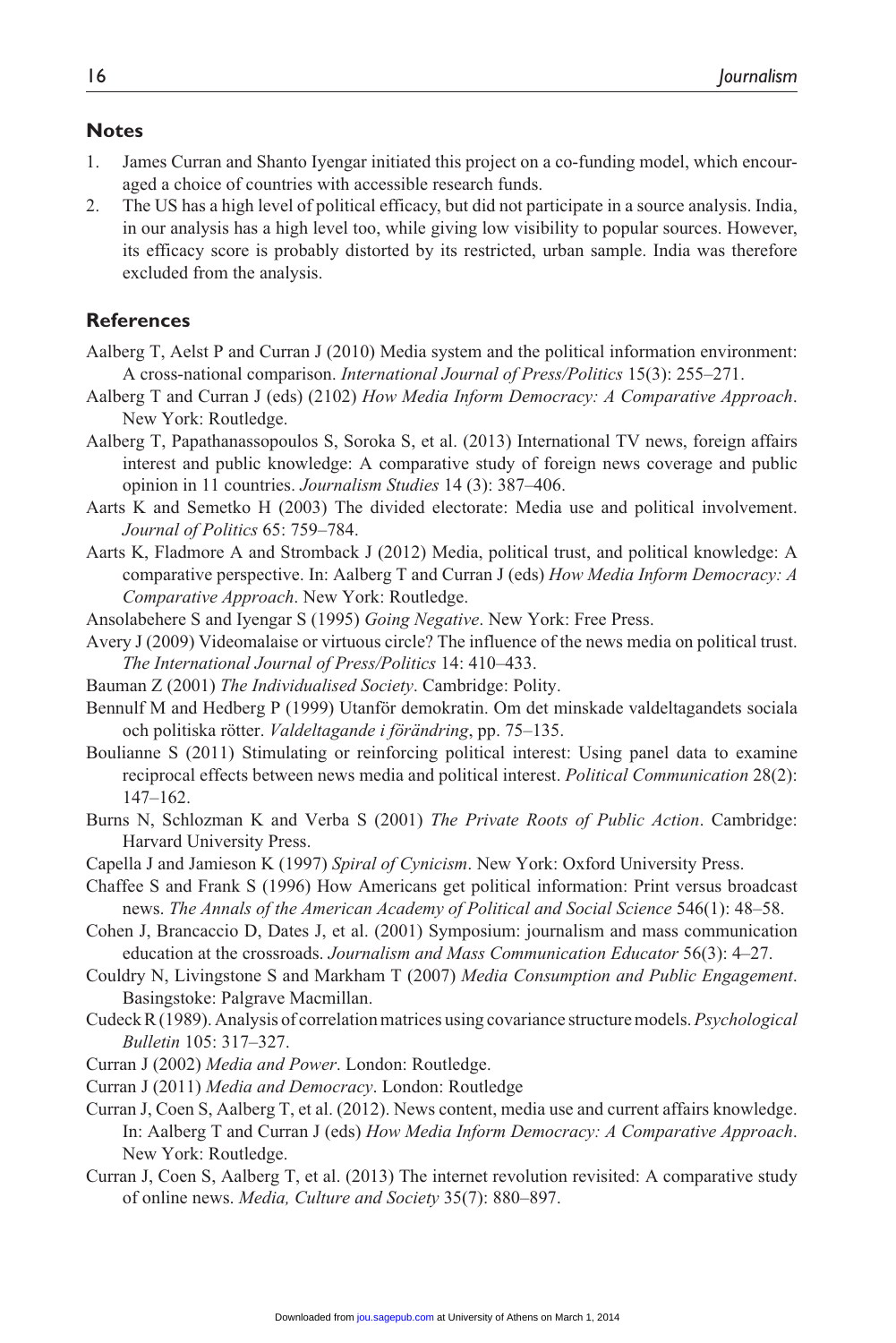- Curran J, Iyengar S, Lund A, et al. (2009) Media system, public knowledge and democracy: A comparative study. *European Journal of Communication* 24(1): 5–26.
- Cushion S (2012). *The Democratic Value of News: Why Public Service Media Matter*. Basingstoke: Palgrave Macmillan.
- Dalton R, Scarrow S and Cain B (2004) Advanced democracies and the new politics. *Journal of Democracy* 15(1): 124–38.
- De Vreese C and Boomgaarden H (2006) News, political knowledge and participation: The differential effects of news media exposure on political knowledge and participation. *Acta Politica* 41: 317–341.
- De Vreese C and Semetko H (2002) Cynical and engaged: Strategic campaign coverage, public opinion, and mobilization in a referendum. *Communication Research* 29(6): 615–641.
- Delli Carpini M and Keeter S (1996) *What Americans Know About Politics and Why It Matters*. New Haven, CT: Yale University Press.
- Drew D and Weaver D (2006) Voter learning in the 2004 presidential election: Did the media matter? *Journalism and Mass Communication Quarterly* 83(1): 25–42.
- Eveland W (2002). News information processing as mediator of the relationship between motivations and political knowledge. *Journalism and Mass Communication Quarterly* 79(1): 26–40.
- Eveland W and Scheufele D (2000). Connecting news media use with gaps in knowledge and participation. *Political Communication* 17: 215–237.
- Franklin M (2005) *Voter Turnout and the Dynamics of Electoral Competition in Established Democracies since 1945*. Cambridge: Cambridge University Press.
- Gray M and Caul M (2000) Declining voter turnout in advanced industrial democracies, 1950 to 1997: The effects of declining group mobilization. *Comparative Political Studies* 33(9): 1091–112.
- Hay C (2007) *Why We Hate Politics*. Cambridge: Polity.
- Hayashi K, et al. (2013) Gender matters globally: An examination of gaps in political knowledge in a 10-nation comparative study. Article submitted to a journal.
- Hoffman L and Thomson T (2009). The effect of television viewing on adolescents' civic participation: Political efficacy as a mediating mechanism. *Journal of Broadcasting and Electronic Media* 53(1): 3–21.
- Holmberg S and Oscarsson H (2004). *Väljare Svenskt väljarbeteende under 50 år* (Voters Swedish voting behaviour under 50 years). Stockholm: Norstedts Juridik.
- Holtz-Bacha C and Norris P (2001) To entertain, inform, and educate: Still the role of public television. *Political Communication* 18: 123–140.
- Iyengar S, et al. (2010) Cross-national versus individual-level differences in political information: A media systems perspective. *Journal of Elections, Public Opinion and Parties* 20: 291–309.
- Iyengar S, et al. (2013) The prevalence and correlates of out-party animosity: Cross-national evidence on affective polarization. Article submitted to a journal.
- Jung N, Kim Y and de Zúñiga HG (2011). The mediating role of knowledge and efficacy in the effects of communication on political participation. *Mass Communication and Society* 14(4), 407–430.
- Junn J (1991). Participation and political knowledge. In: Crotty W (ed) *Political Participation and American Democracy*, pp. 193–212.
- Kenski K and Stroud N (2006) Connections between internet use and political efficacy, knowledge, and participation. *Journal of Broadcasting and Electronic Media* 50(2): 173–192.

Lloyd J (2004) *What the Media are Doing to Our Politics*. London: Constable.

Lupia A and Philpot T (2005) Views from inside the net: How websites affect young adults' political interest. *Journal of Politics* 67(4): 1122–1142.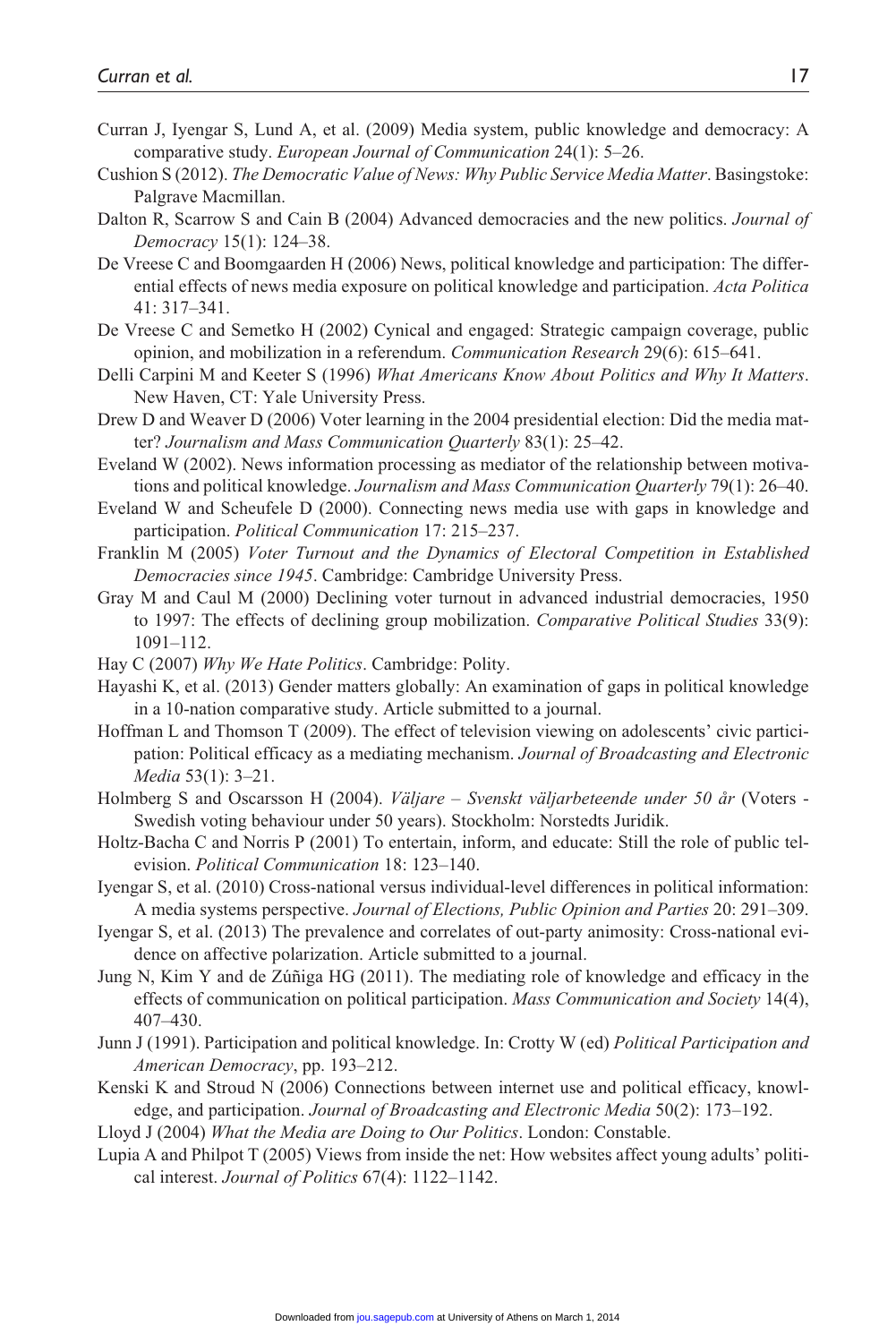- McLeod J, Scheufele D and Moy P (1999) Community, communication, and participation: The role of mass media and interpersonal discussion in local political participation. *Political Communication* 16(3): 315–336.
- Norris P (2000) *A Virtuous Circle? Political Communications in Post-Industrial Democracies*. Cambridge: Cambridge University Press.
- Ofcom (2007) *New News, Future News*. London: Office of Communications.
- Oskarson M (2007) Social risk, policy dissatisfaction, and political alienation: A comparison of six European countries. In: Svallfors S (ed) *The Political Sociology of the Welfare State: Institutions, Social Cleavages, and Orientations*, Stanford: Stanford University Press, pp. 117–148.
- Papathanassopoulos S, et al. (2013) Online threat, but television is still dominant: A comparative study of 11 nations. *Journalism Practice* 7(6): 690–704.
- Patterson T (2003) *The Vanishing Voter*. New York: Vintage.
- Pedersen RT (2012). The game frame and political efficacy: Beyond the spiral of cynicism. *European Journal of Communication* 27(3): 225–240.
- Putnam R (2000) *Bowling Alone*. New York: Simon and Schuster.
- Robinson M (1975) American political legitimacy in an era of electronic journalism: Reflections on the evening news. In Cater D and Adler R (eds) *Television as a Social Force*. New York: Praeger.
- Ross K and Carter C (2011) Women and news: A long and winding road. *Media, Culture and Society* 33(8): 1148–1165.
- Schudson M (1997) *The Good Citizen: A History of American Civic Life*. New York: Simon and Schuster.
- Schudson M (2003) *Sociology of News*. New York: Norton.
- Solt F (2008) Economic inequality and democratic political engagement. *American Journal of Political Science* 52(1): 48–60.
- Soroka S, Andrew B, Aalberg T, et al. (2013). Auntie knows best? Public broadcasters and current affairs knowledge. *British Journal of Political Science* 43(4): 719–739.
- Strömbäck J and Shehata A (2010) Media malaise or a virtuous circle? Exploring the causal relationships between news media exposure, political news attention and political interest. *European Journal of Political Research* 49: 575–597.
- Tiffen R, Jones PK, Rowe D, et al. (2013) Sources in the news: A comparative study. *Journalism Studies*. Epub ahead of print 12 September 2013. DOI 10.1080/1461670X.2013.831239.
- Valentino N, Gregorowicz K and Groenendyk E (2009) Efficacy, emotions and the habit of participation. *Political Behavior* 31(3): 307–330.
- Vavreck L and Iyengar S (2011) The future of political communication research: Online panels and experimentation. In: Shapiro R and Jacobs L (eds) *Oxford Handbook of Political Science*. New York: Oxford University Press.
- Verba S, Burns N and Schlozman K (1997) Knowing and caring about politics: Gender and political engagement. *Journal of Politics* 59: 1051–1072.
- Wolbrecht C and Campbell D (2007) Leading by example: Female members of parliament as political role models. *American Journal of Political Science* 54(4): 921–939.

#### **Author biographies**

James Curran is Professor of Communications at Goldsmiths, University of London and Director of the Goldsmiths Leverhume Media Research Centre.

Sharon Coen is Senior Lecturer in Media Psychology at the University of Salford and co-coordinator of the MSc Media Psychology.